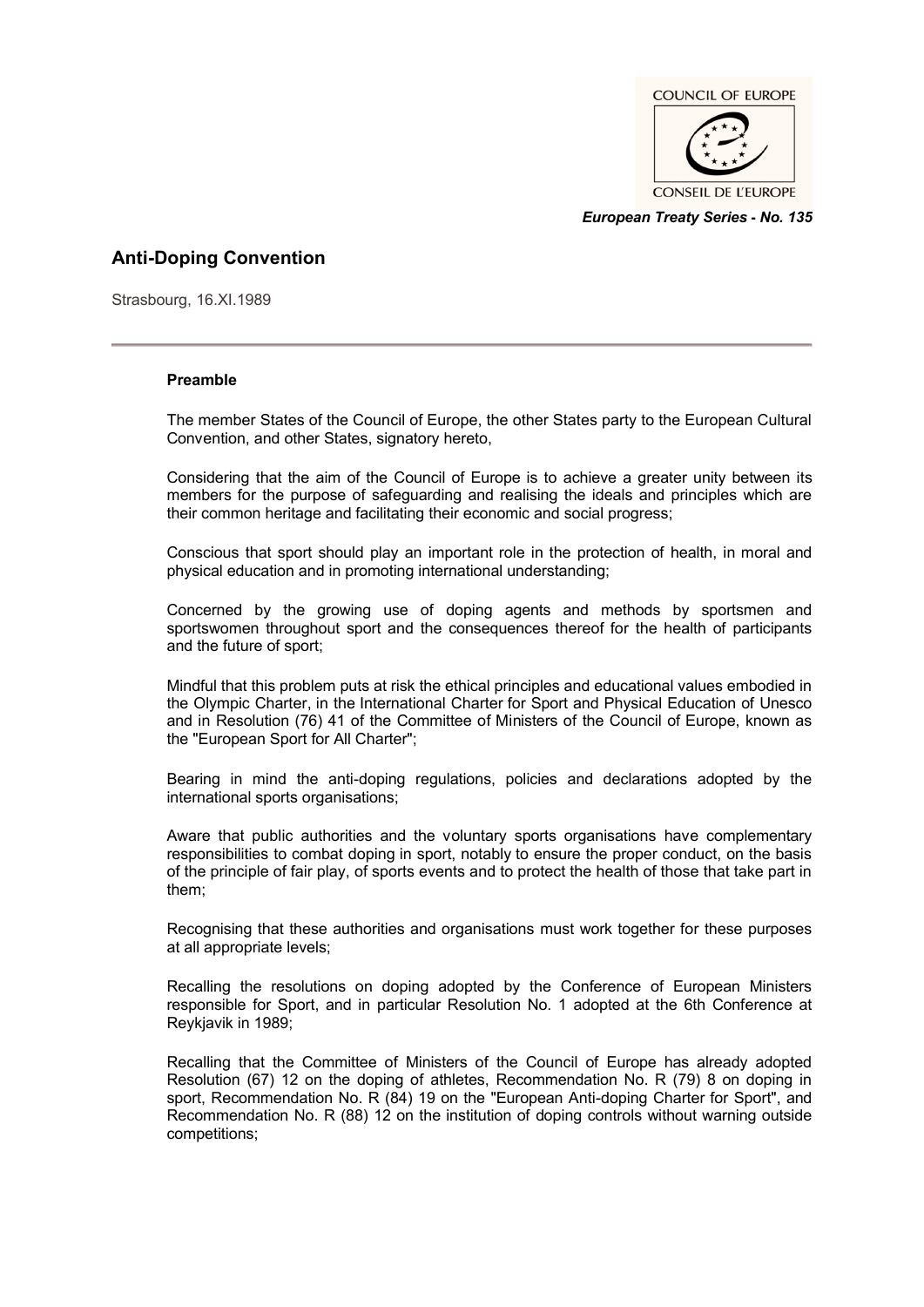Recalling Recommendation No. 5 on doping adopted by the 2nd International Conference of Ministers and Senior Officials responsible for Sport and Physical Education organised by Unesco at Moscow (1988);

Determined however to take further and stronger co-operative action aimed at the reduction and eventual elimination of doping in sport using as a basis the ethical values and practical measures contained in those instruments,

Have agreed as follows:

### **Article 1 – Aim of the Convention**

The Parties, with a view to the reduction and eventual elimination of doping in sport, undertake, within the limits of their respective constitutional provisions, to take the steps necessary to apply the provisions of this Convention.

### **Article 2 – Definition and scope of the Convention**

- 1 For the purposes of this Convention:
	- a "doping in sport" means the administration to sportsmen or sportswomen, or the use by them, of pharmacological classes of doping agents or doping methods;
	- b "pharmacological classes of doping agents or doping methods" means, subject to paragraph 2 below, those classes of doping agents or doping methods banned by the relevant international sports organisations and appearing in lists that have been approved by the monitoring group under the terms of Article 11.1.b;
	- c "sportsmen and sportswomen" means those persons who participate regularly in organised sports activities.
- 2 Until such time as a list of banned pharmacological classes of doping agents and doping methods is approved by the monitoring group under the terms of Article 11.1.b, the reference list in the appendix to this Convention shall apply.

### **Article 3 – Domestic co-ordination**

- 1 The Parties shall co-ordinate the policies and actions of their government departments and other public agencies concerned with combating doping in sport.
- 2 They shall ensure that there is practical application of this Convention, and in particular that the requirements under Article 7 are met, by entrusting, where appropriate, the implementation of some of the provisions of this Convention to a designated governmental or non-governmental sports authority or to a sports organisation.

### **Article 4 – Measures to restrict the availability and use of banned doping agents and methods**

- 1 The Parties shall adopt where appropriate legislation, regulations or administrative measures to restrict the availability (including provisions to control movement, possession, importation, distribution and sale) as well as the use in sport of banned doping agents and doping methods and in particular anabolic steroids.
- 2 To this end, the Parties or, where appropriate, the relevant non-governmental organisations shall make it a criterion for the grant of public subsidies to sports organisations that they effectively apply anti-doping regulations.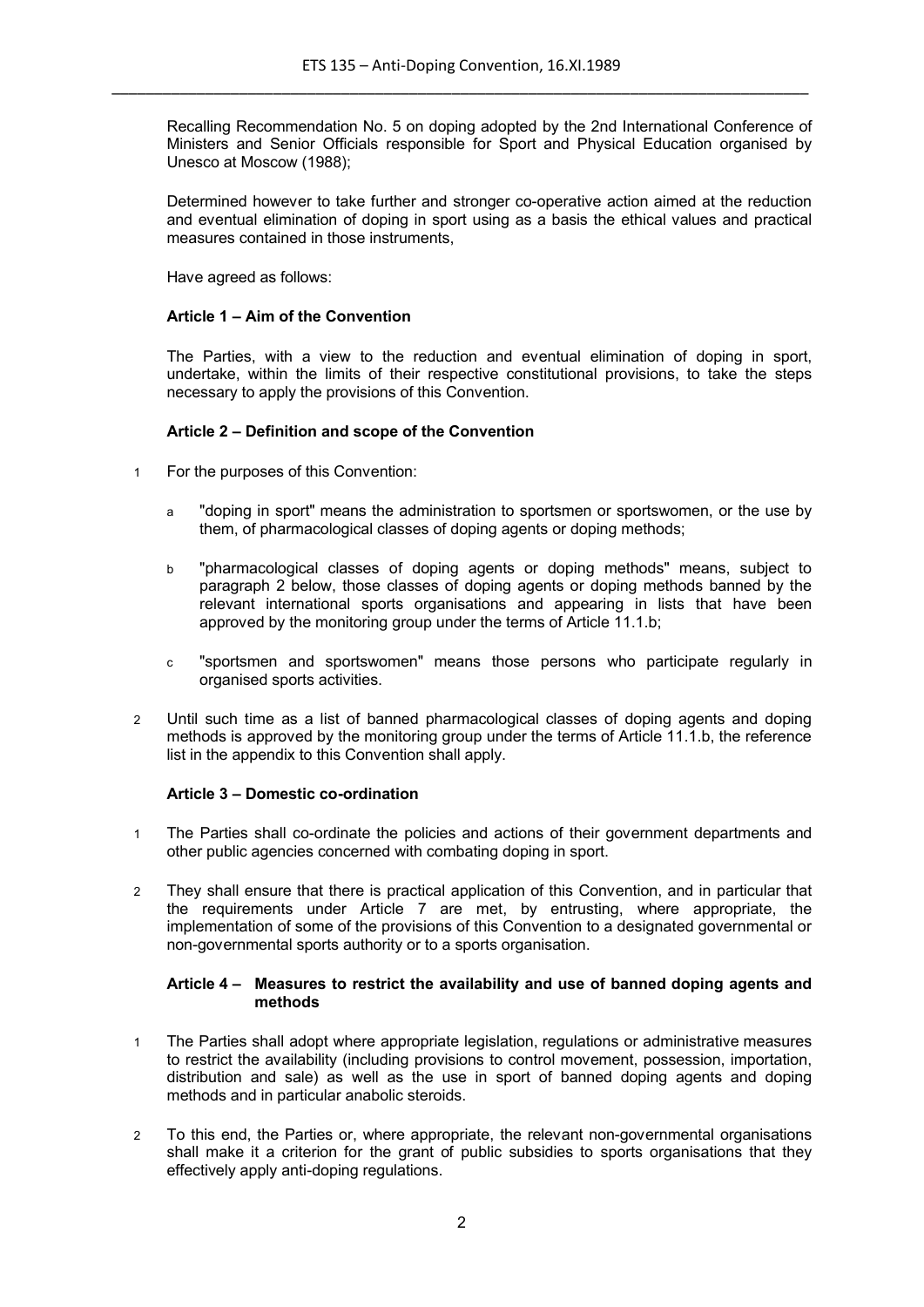- 3 Furthermore, the Parties shall:
	- a assist their sports organisations to finance doping controls and analyses, either by direct subsidies or grants, or by recognising the costs of such controls and analyses when determining the overall subsidies or grants to be awarded to those organisations;
	- b take appropriate steps to withhold the grant of subsidies from public funds, for training purposes, to individual sportsmen and sportswomen who have been suspended following a doping offence in sport, during the period of their suspension;
	- c encourage and, where appropriate, facilitate the carrying out by their sports organisations of the doping controls required by the competent international sports organisations whether during or outside competitions; and
	- d encourage and facilitate the negotiation by sports organisations of agreements permitting their members to be tested by duly authorised doping control teams in other countries.
- 4 Parties reserve the right to adopt anti-doping regulations and to organise doping controls on their own initiative and on their own responsibility, provided that they are compatible with the relevant principles of this Convention.

# **Article 5 – Laboratories**

- 1 Each Party undertakes:
	- a either to establish or facilitate the establishment on its territory of one or more doping control laboratories suitable for consideration for accreditation under the criteria adopted by the relevant international sports organisations and approved by the monitoring group under the terms of Article 11.1.b; or
	- b to assist its sports organisations to gain access to such a laboratory on the territory of another Party.
- 2 These laboratories shall be encouraged to:
	- a take appropriate action to employ and retain, train and retrain qualified staff;
	- b undertake appropriate programmes of research and development into doping agents and methods used, or thought to be used, for the purposes of doping in sport and into analytical biochemistry and pharmacology with a view to obtaining a better understanding of the effects of various substances upon the human body and their consequences for athletic performance;
	- c publish and circulate promptly new data from their research.

# **Article 6 – Education**

1 The Parties undertake to devise and implement, where appropriate in co-operation with the sports organisations concerned and the mass media, educational programmes and information campaigns emphasising the dangers to health inherent in doping and its harm to the ethical values of sport. Such programmes and campaigns shall be directed at both young people in schools and sports clubs and their parents and at adult sportsmen and sportswomen, sports officials, coaches and trainers. For those involved in medicine, such educational programmes will emphasise respect for medical ethics.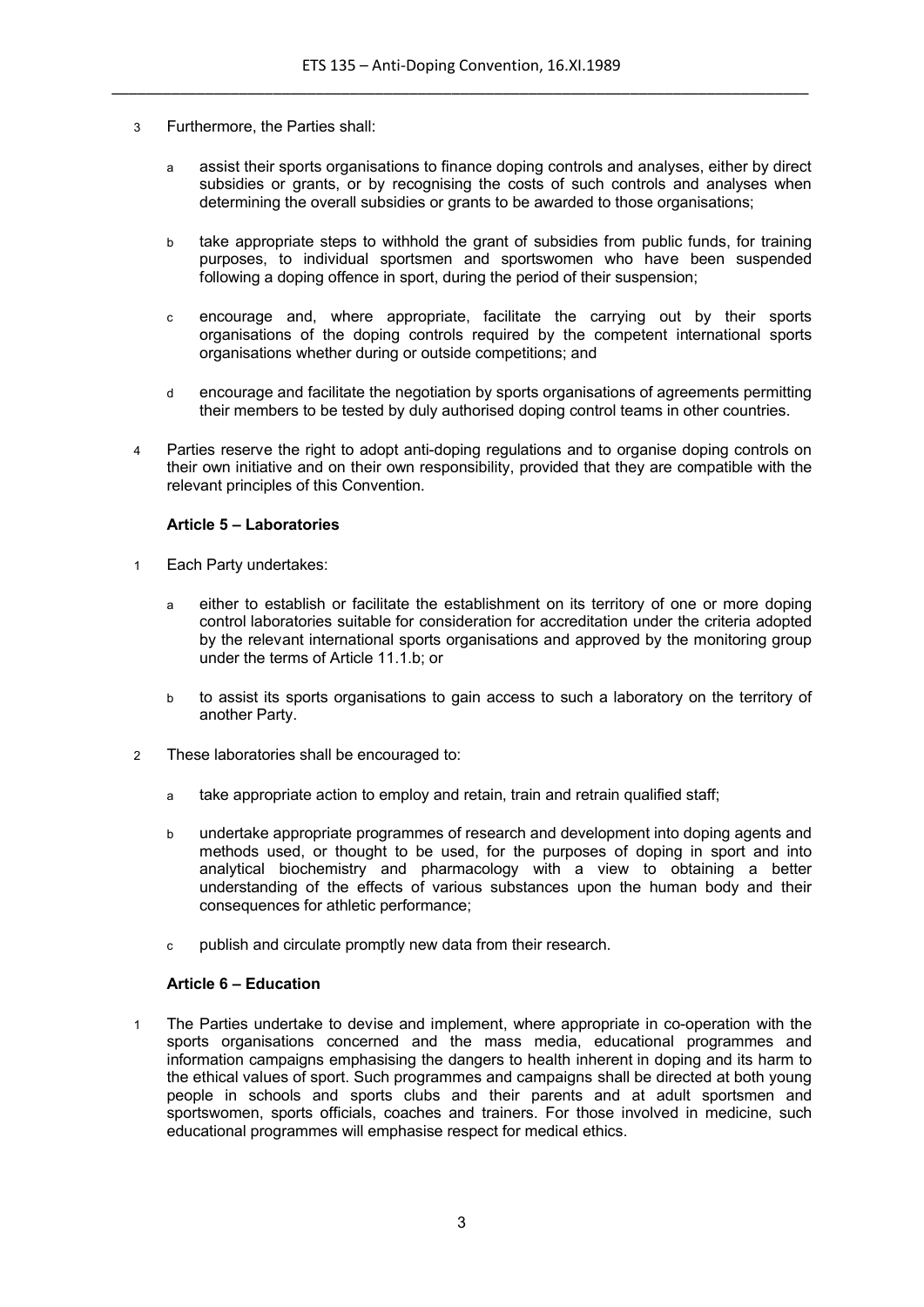2 The Parties undertake to encourage and promote research, in co-operation with the regional, national and international sports organisations concerned, into ways and means of devising scientifically-based physiological and psychological training programmes that respect the integrity of the human person.

### **Article 7 – Co-operation with sports organisations on measures to be taken by them**

- 1 The Parties undertake to encourage their sports organisations and through them the international sports organisations to formulate and apply all appropriate measures, falling within their competence, against doping in sport.
- 2 To this end, they shall encourage their sports organisations to clarify and harmonise their respective rights, obligations and duties, in particular by harmonising their:
	- a anti-doping regulations on the basis of the regulations agreed by the relevant international sports organisations;
	- b lists of banned pharmacological classes of doping agents and banned doping methods on the basis of the lists agreed by the relevant international sports organisations;
	- c doping control procedures;
	- d disciplinary procedures, applying agreed international principles of natural justice and ensuring respect for the fundamental rights of suspected sportsmen and sportswomen; these principles will include:
		- i the reporting and disciplinary bodies to be distinct from one another;
		- ii the right of such persons to a fair hearing and to be assisted or represented;
		- iii clear and enforceable provisions for appealing against any judgment made;
	- e procedures for the imposition of effective penalties for officials, doctors, veterinary doctors, coaches, physiotherapists and other officials or accessories associated with infringements of the anti-doping regulations by sportsmen and sportswomen;
	- f procedures for the mutual recognition of suspensions and other penalties imposed by other sports organisations in the same or other countries.
- 3 Moreover, the Parties shall encourage their sports organisations:
	- a to introduce, on an effective scale, doping controls not only at, but also without advance warning at any appropriate time outside, competitions, such controls to be conducted in a way which is equitable for all sportsmen and sportswomen and which include testing and retesting of persons selected, where appropriate, on a random basis;
	- b to negotiate agreements with sports organisations of other countries permitting a sportsman or sportswoman training in another country to be tested by a duly authorised doping control team of that country;
	- c to clarify and harmonise regulations on eligibility to take part in sports events which will include anti-doping criteria;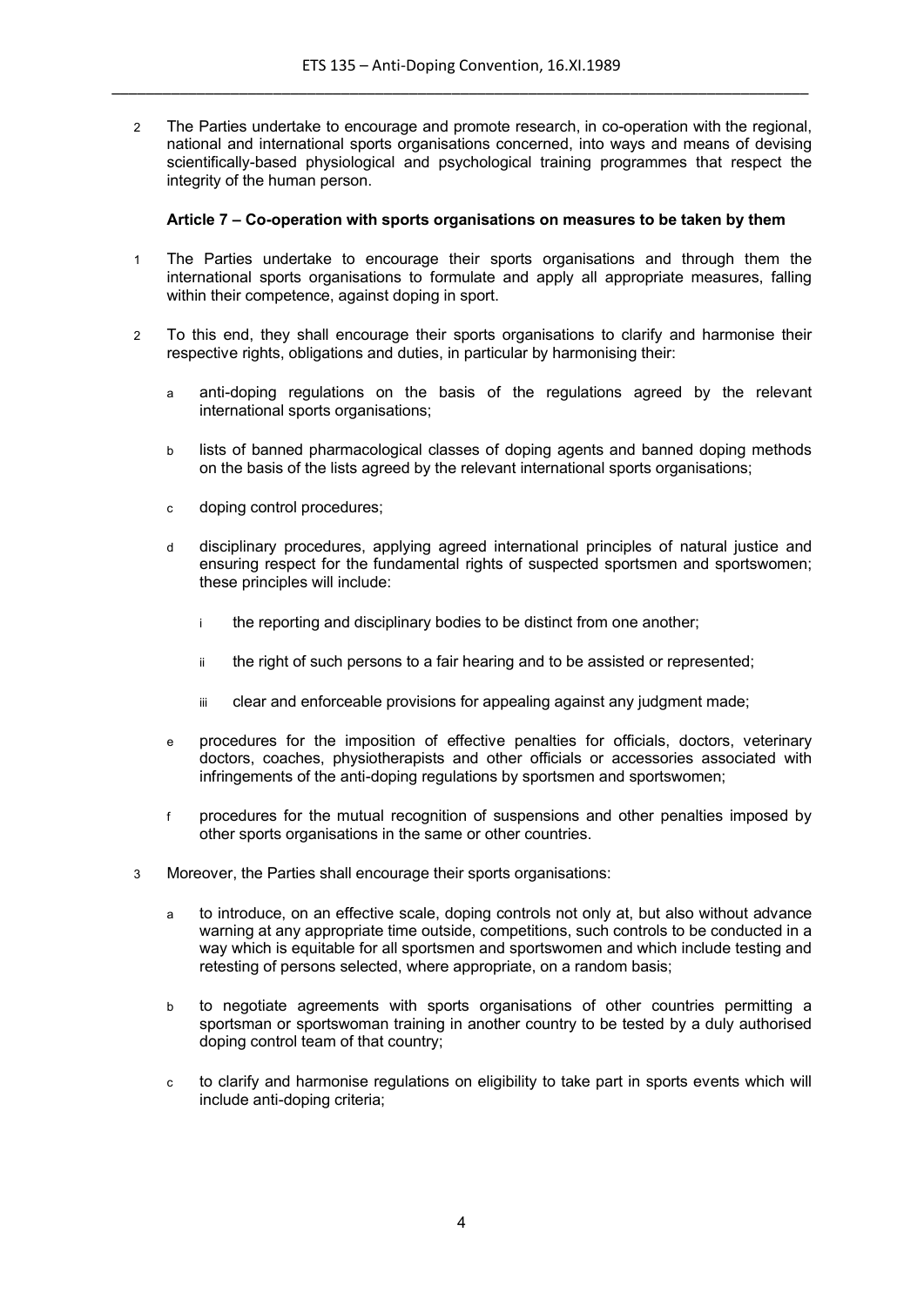- d to promote active participation by sportsmen and sportswomen themselves in the antidoping work of international sports organisations;
- e to make full and efficient use of the facilities available for doping analysis at the laboratories provided for by Article 5, both during and outside sports competitions;
- f to study scientific training methods and to devise guidelines to protect sportsmen and sportswomen of all ages appropriate for each sport.

#### **Article 8 – International co-operation**

- 1 The Parties shall co-operate closely on the matters covered by this Convention and shall encourage similar co-operation amongst their sports organisations.
- 2 The Parties undertake:
	- a to encourage their sports organisations to operate in a manner that promotes application of the provisions of this Convention within all the appropriate international sports organisations to which they are affiliated, including the refusal to ratify claims for world or regional records unless accompanied by an authenticated negative doping control report;
	- b to promote co-operation between the staffs of their doping control laboratories established or operating in pursuance of Article 5; and
	- c to initiate bilateral and multilateral co-operation between their appropriate agencies, authorities and organisations in order to achieve, at the international level as well, the purposes set out in Article 4.1.
- 3 The Parties with laboratories established or operating in pursuance of Article 5 undertake to assist other Parties to enable them to acquire the experience, skills and techniques necessary to establish their own laboratories.

#### **Article 9 – Provision of information**

Each Party shall forward to the Secretary General of the Council of Europe, in one of the official languages of the Council of Europe, all relevant information concerning legislative and other measures taken by it for the purpose of complying with the terms of this Convention.

#### **Article 10 – Monitoring group**

- 1 For the purposes of this Convention, a monitoring group is hereby set up.
- 2 Any Party may be represented on the monitoring group by one or more delegates. Each Party shall have one vote.
- 3 Any State mentioned in Article 14.1 which is not a Party to this Convention may be represented on the monitoring group by an observer.
- 4 The monitoring group may, by unanimous decision, invite any non-member State of the Council of Europe which is not a Party to the Convention and any sports or other professional organisation concerned to be represented by an observer at one or more of its meetings.
- 5 The monitoring group shall be convened by the Secretary General. Its first meeting shall be held as soon as reasonably practicable, and in any case within one year after the date of the entry into force of the Convention. It shall subsequently meet whenever necessary, on the initiative of the Secretary General or a Party.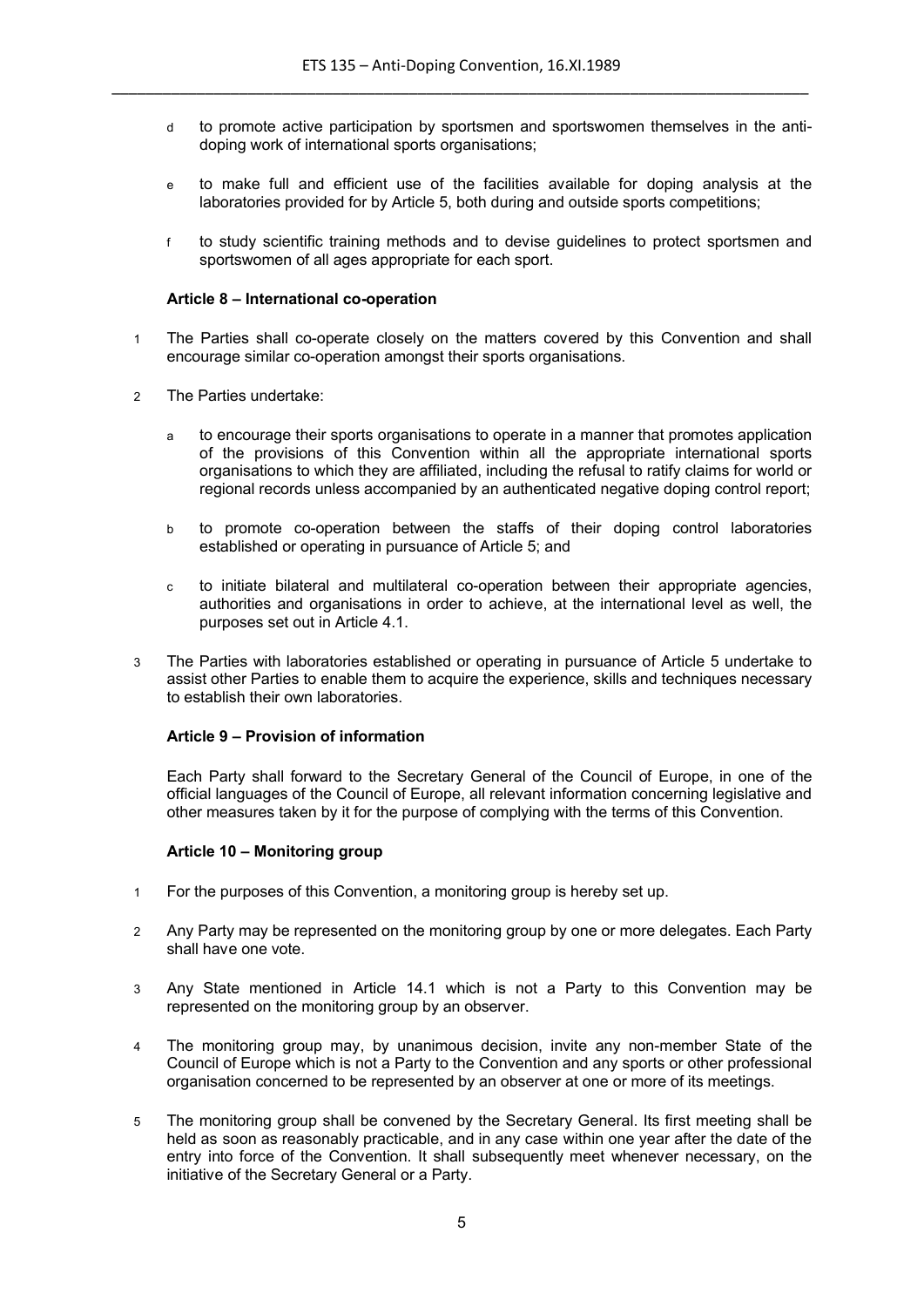- 6 A majority of the Parties shall constitute a quorum for holding a meeting of the monitoring group.
- 7 The monitoring group shall meet in private.
- 8 Subject to the provisions of this Convention, the monitoring group shall draw up and adopt by consensus its own Rules of Procedure.

# **Article 11**

- 1 The monitoring group shall monitor the application of this Convention. It may in particular:
	- a keep under review the provisions of this Convention and examine any modifications necessary;
	- b approve the list, and any revision thereto, of pharmacological classes of doping agents and doping methods banned by the relevant international sports organisations, referred to in Articles 2.1 and 2.2, and the criteria for accreditation of laboratories, and any revision thereto, adopted by the said organisations, referred to in Article 5.1.a, and fix the date for the relevant decisions to enter into force;
	- c hold consultations with relevant sports organisations;
	- d make recommendations to the Parties concerning measures to be taken for the purposes of this Convention;
	- e recommend the appropriate measures to keep relevant international organisations and the public informed about the activities undertaken within the framework of this Convention;
	- f make recommendations to the Committee of Ministers concerning non-member States of the Council of Europe to be invited to accede to this Convention;
	- g make any proposal for improving the effectiveness of this Convention.
- 2 In order to discharge its functions, the monitoring group may, on its own initiative, arrange for meetings of groups of experts.

# **Article 12**

After each meeting, the monitoring group shall forward to the Committee of Ministers of the Council of Europe a report on its work and on the functioning of the Convention.

# **Article 13 – Amendments to the Articles of the Convention**

- 1 Amendments to the articles of this Convention may be proposed by a Party, the Committee of Ministers of the Council of Europe or the monitoring group.
- 2 Any proposal for amendment shall be communicated by the Secretary General of the Council of Europe to the States mentioned in Article 14 and to every State which has acceded to or has been invited to accede to this Convention in accordance with the provisions of Article 16.
- 3 Any amendment proposed by a Party or the Committee of Ministers shall be communicated to the monitoring group at least two months before the meeting at which it is to be considered. The monitoring group shall submit to the Committee of Ministers its opinion on the proposed amendment, where appropriate after consultation with the relevant sports organisations.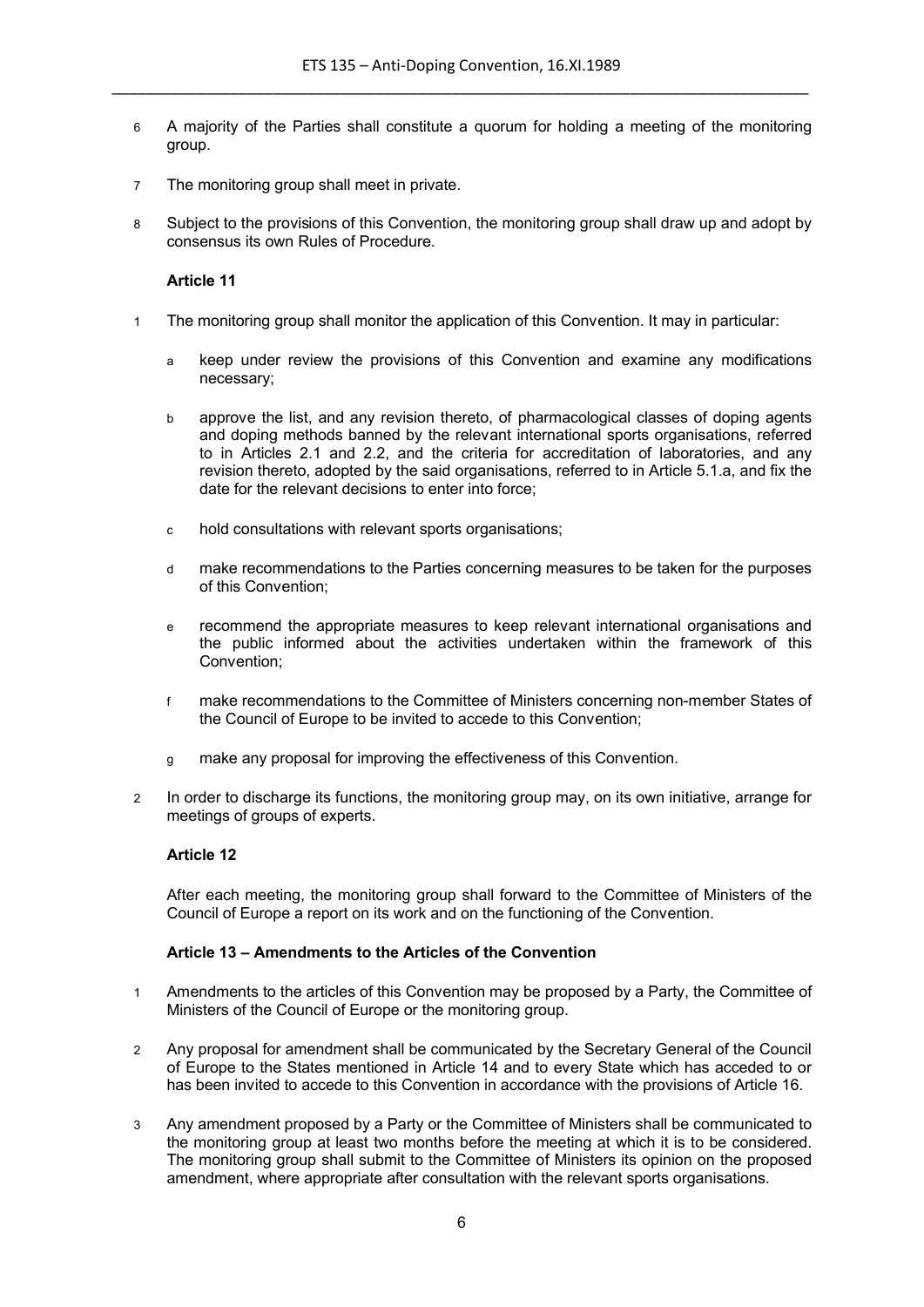- 4 The Committee of Ministers shall consider the proposed amendment and any opinion submitted by the monitoring group and may adopt the amendment.
- 5 The text of any amendment adopted by the Committee of Ministers in accordance with paragraph 4 of this article shall be forwarded to the Parties for acceptance.
- 6 Any amendment adopted in accordance with paragraph 4 of this article shall come into force on the first day of the month following the expiration of a period of one month after all Parties have informed the Secretary General of their acceptance thereof.

# **Final clauses**

### **Article 14**

- 1 This Convention shall be open for signature by member States of the Council of Europe, other States party to the European Cultural Convention and non-member States which have participated in the elaboration of this Convention, which may express their consent to be bound by:
	- a signature without reservation as to ratification, acceptance or approval, or
	- b signature subject to ratification, acceptance or approval, followed by ratification, acceptance or approval.
- 2 Instruments of ratification, acceptance or approval shall be desposited with the Secretary General of the Council of Europe.

### **Article 15**

- 1 The Convention shall enter into force on the first day of the month following the expiration of a period of one month after the date on which five States, including at least four member States of the Council of Europe, have expressed their consent to be bound by the Convention in accordance with the provisions of Article 14.
- 2 In respect of any signatory State which subsequently expresses its consent to be bound by it, the Convention shall enter into force on the first day of the month following the expiration of a period of one month after the date of signature or of the deposit of the instrument of ratification, acceptance or approval.

# **Article 16**

- 1 After the entry into force of this Convention, the Committee of Ministers of the Council of Europe, after consulting the Parties, may invite to accede to the Convention any non-member State by a decision taken by the majority provided for in Article 20.d of the Statute of the Council of Europe and by the unanimous vote of the representatives of the Contracting States entitled to sit on the Committee.
- 2 In respect of any acceding State, the Convention shall enter into force on the first day of the month following the expiration of a period of one month after the date of the deposit of the instrument of accession with the Secretary General of the Council of Europe.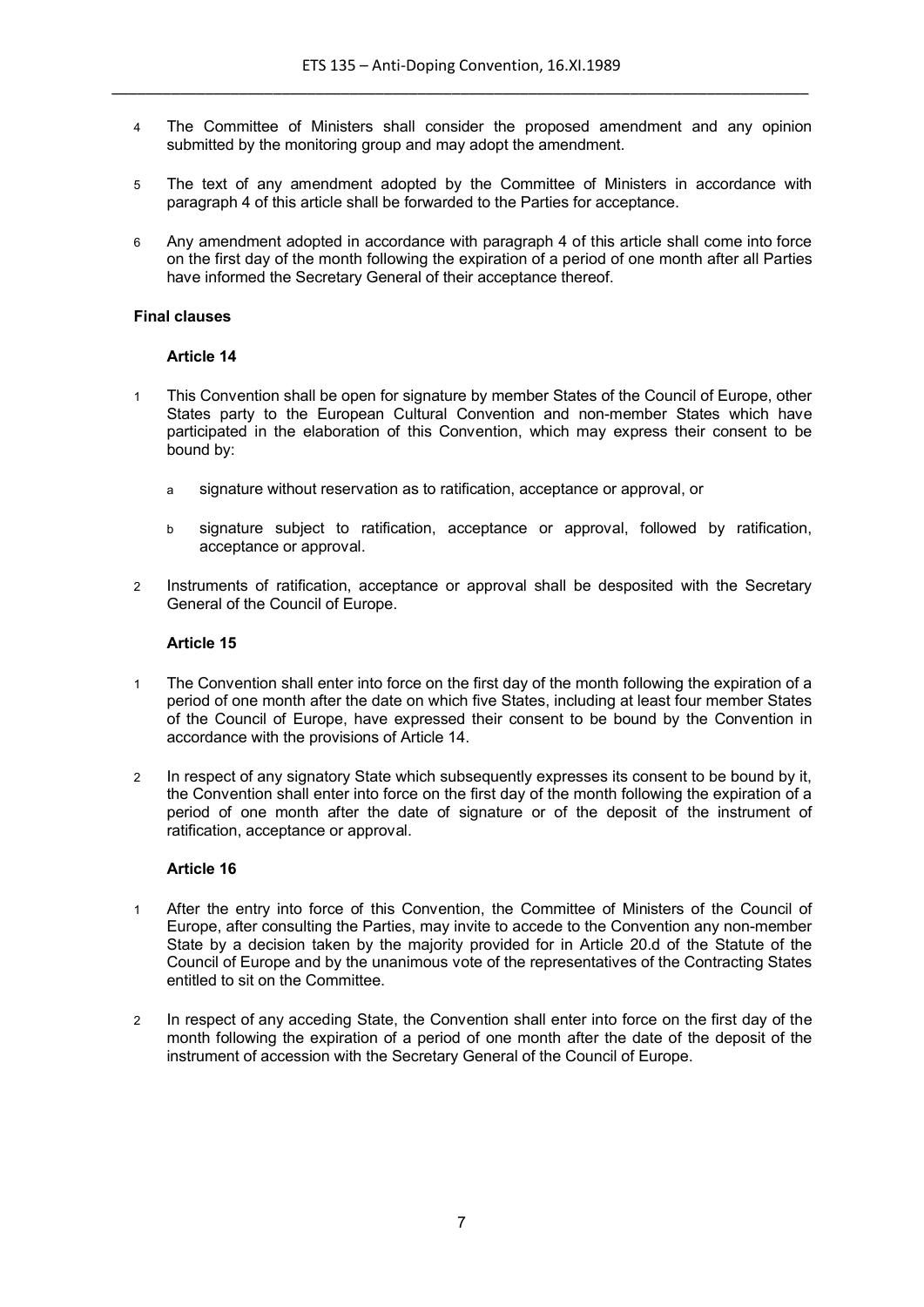# **Article 17**

- 1 Any State may, at the time of signature or when depositing its instrument of ratification, acceptance, approval or accession, specify the territory or territories to which this Convention shall apply.
- 2 Any State may, at any later date, by a declaration addressed to the Secretary General, extend the application of this Convention to any other territory specified in the declaration. In respect of such territory the Convention shall enter into force on the first day of the month following the expiration of a period of one month after the date of receipt of such declaration by the Secretary General.
- 3 Any declaration made under the two preceding paragraphs may, in respect of any territory mentioned in such declaration, be withdrawn by a notification addressed to the Secretary General. Such withdrawal shall become effective on the first day of the month following the expiration of a period of six months after the date of receipt of the notification by the Secretary General.

#### **Article 18**

- 1 Any Party may, at any time, denounce this Convention by means of a notification addressed to the Secretary General of the Council of Europe.
- 2 Such denunciation shall become effective on the first day of the month following the expiration of a period of six months after the date of receipt of the notification by the Secretary General.

#### **Article 19**

The Secretary General of the Council of Europe shall notify the Parties, the other member States of the Council of Europe, the other States party to the European Cultural Convention, the non-member States which have participated in the elaboration of this Convention and any State which has acceded or has been invited to accede to it of:

- a any signature in accordance with Article 14;
- b the deposit of any instrument of ratification, acceptance, approval or accession in accordance with Article 14 or 16;
- c any date of entry into force of this Convention in accordance with Articles 15 and 16;
- d any information forwarded under the provisions of Article 9;
- e any report prepared in pursuance of the provisions of Article 12;
- f any proposal for amendment or any amendment adopted in accordance with Article 13 and the date on which the amendment comes into force;
- g any declaration made under the provisions of Article 17;
- h any notification made under the provisions of Article 18 and the date on which the denunciation takes effect;
- i any other act, notification or communication relating to this Convention.